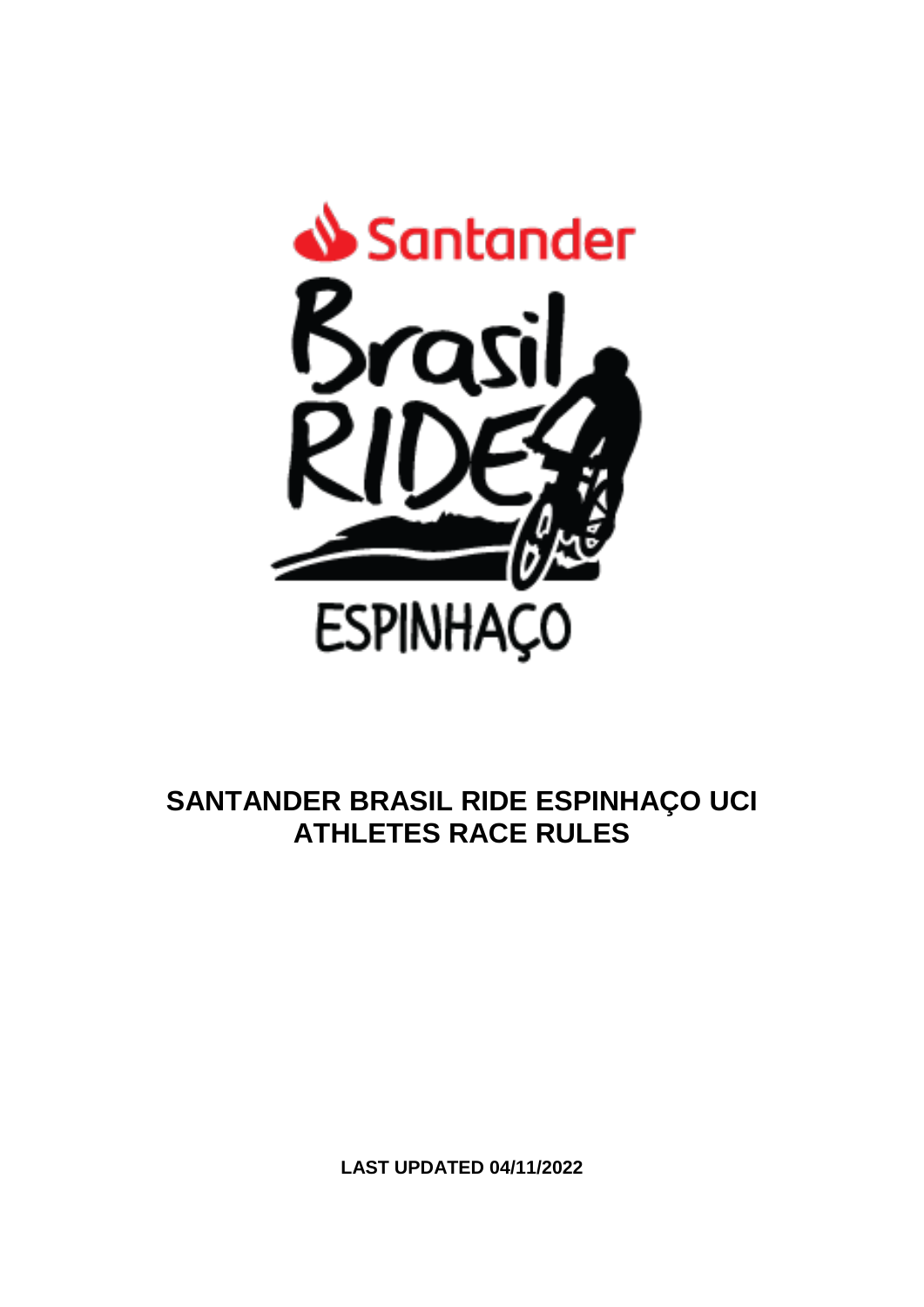#### **PREAMBLE**

Brasil Ride Espinhaço is a unique mountain bike race that offers unsurpassed racing experience to amateurs and professionals alike. All information about the race can be found in [www.brasilride.com](http://www.brasilride.com/)

Men's and women's teams that wish to compete for points in the UCI XCM INTERNATIONAL RANKING and compete for cash prizes must present a valid license at the time of kit pick-up and registration.

UCI accredited riders must be in Conceição do Mato Dentro/MG on time to take part of all scheduled pre-race activities.

Please see pre-race information:

 $\triangleright$  UCI CYCLISTS/MANAGERS MEETING

 DATE: Monday, 04/18/2022 VENUE: Brasil Ride Espinhaço Arena – Food Square TIME: 5 00 pm

The UCI cyclists meeting is mandatory for all pro riders This meeting is applicable for the managers. Managers of all UCI registered teams are obliged to attend.

#### $\triangleright$  KIT PICK-UP AND REGISTRATION

 DATE: Monday, 04/18/2022 VENUE: Brasil Ride Espinhaço Arena TIME: 02:00 - 07:00 pm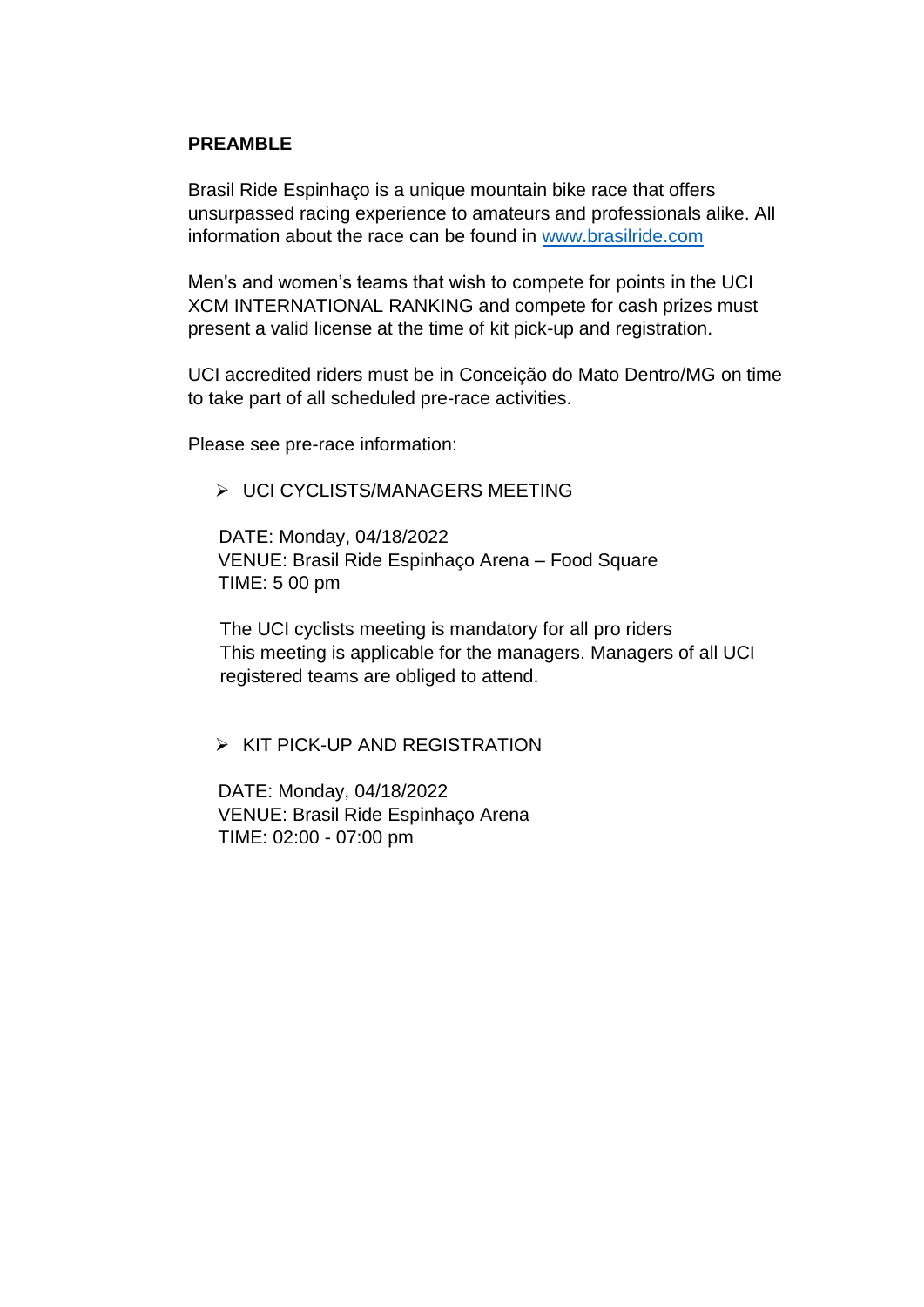## **1) ADDITIONAL RULES APPLICABLE TO UCI OPEN AND UCI WOMEN**

Rules: 5 (MEDICAL CERTIFICATE) and 6.3 (TANDEM BICYCLES); of the general rules do not apply to riders in UCI OPEN and UCI WOMEN categories.

## **2) RIDER AND TEAM REQUIREMENTS**

2.1 All UCI OPEN and UCI WOMEN category riders must show a valid 2022 international UCI elite license at race registration. National licenses or any other license issued by any federation are not accepted to compete in this category.

2.2 Riders in UCI OPEN and UCI WOMEN categories, competing for XCM International Ranking points DO NOT need to use the same uniform (jersey, shorts and socks). No sleeveless jerseys are permitted. Teams may consist of riders who are not members of the same UCIregistered team.

2.3 Any UCI OPEN and UCI WOMEN category rider who is a current world or national or continental champion in the UCI XCM elite category will be required to wear their world or national or continental champion jersey at all times (including the time trial/prologue), unless required to wear a category leader's jersey.

2.4 Any UCI OPEN and UCI WOMEN category rider whose partner is no longer participating in the race for any reason shall be allowed to continue as "yellow board".

2.5 All "yellow board" shall be entitled to start each stage with the other UCI pro-elite category riders, but may not take an active part in the race, provide physical assistance and feed (as defined under 8.4 in the GENERAL RULES) to any other riders.

2.6 Yellow board riders in UCI OPEN and UCI WOMEN must use the yellow board, provided by the organization.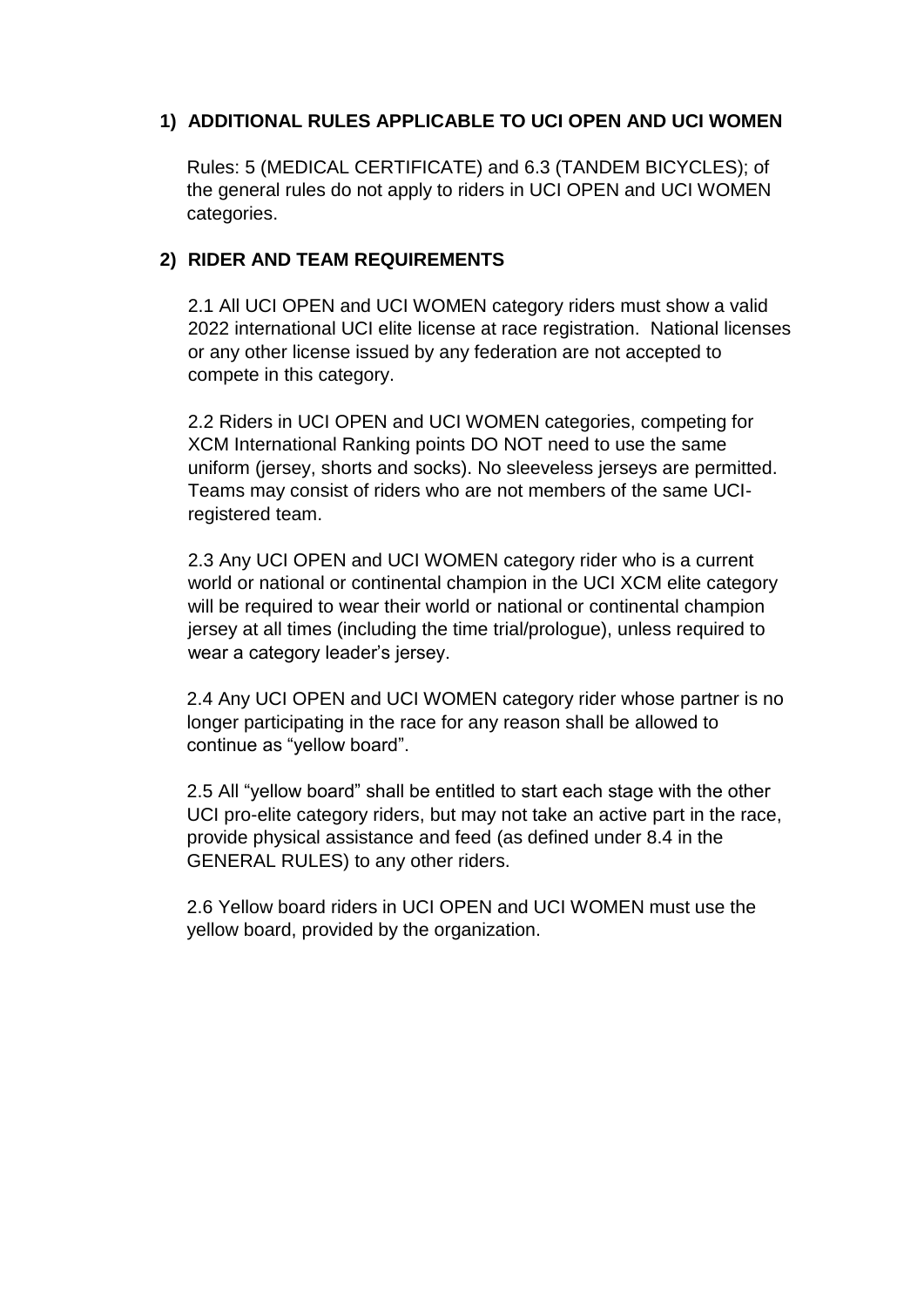## **3) BICYCLES AND TECHNICAL SUPPORT**

3.1 The race organizers will provide designated tech support zones for the exclusive use of UCI OPEN and UCI WOMEN category riders on each stage, which may exclude the team time trial/prologue (if applicable). The number and location of these designated zones will be informed by the organization during the technical briefing in the previous evening.

3.2 Each team will have to check-in a set of wheels, in an appropriate bag of the own team, and a box of equipment (provided by the organization), in the place defined by the organization and clearly identifiable by the organization of the race. Teams will be able to place any item of their choice in the equipment box. The equipment box will be delivered upon payment in cash upon registration. After the event is over, teams must return the equipment box and get the money back.

3.3 The tech support area will be a self-service station, and UCI OPEN and UCI WOMEN category riders will not be allowed to accept any assistance from outside parties (including their support crew) in the area. UCI pro-elite category riders are allowed to use the tech support area.

3.4 Equipment checked-in for a specific tech support zone will be transported to that tech zone only, and cannot be moved to any other tech support zone during the stage.

3.5 Riders are not allowed to use items for other equipment boxes without consent.

3.6 Teams wishing to share their equipment deposited at the tech support zones with any other team must declare this in writing before the start of the race, at the kit pick-up and registration. No more than two teams are allowed to share equipment and the agreement must be reciprocal.

3.7 The tech support area will be open until the first 50 teams pass by the UCI OPEN riders designated area. The tech support service for UCI WOMEN riders will be open until one hour after the first team passes by the place. Once closed, the UCI OPEN and UCI WOMEN riders will be allowed to use the neutral assistance (if present), entitled to all teams.

3.8 Race organizers will inform place and time for the box and wheels check-in during the briefing the evening before, and/or post the information on the bulletin board. Gear check-in will not be accepted after the stipulated hours.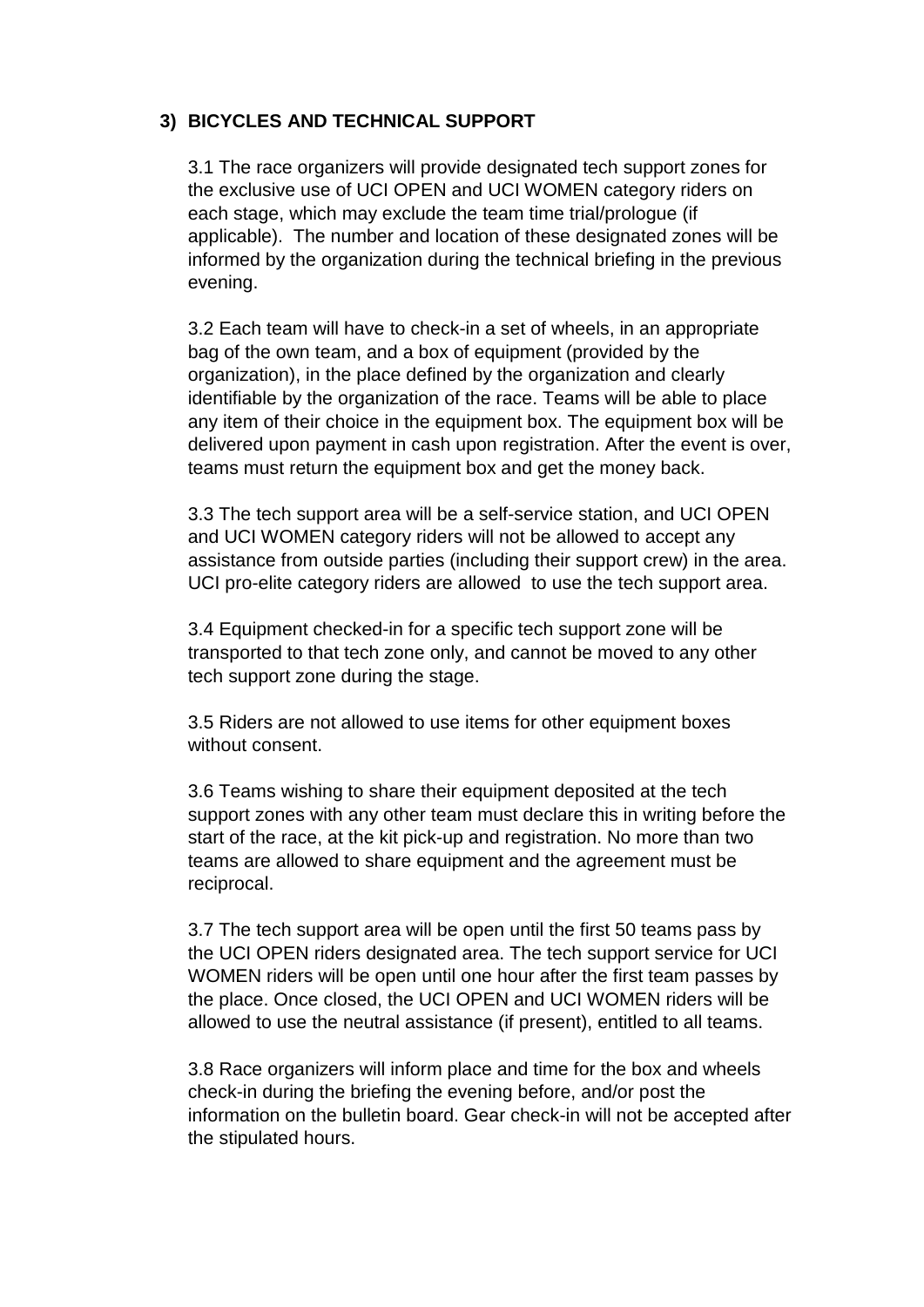3.9 UCI OPEN and UCI WOMEN category riders are entitled to accept physical and technical assistance from other riders, including non-UCI pro-elite category riders but excluding yellow board.

3.10 Riders in UCI OPEN and UCI WOMEN categories are entitled to receive physical and technical assistance from one person from their technical teams, in the area defined by the organization, exclusively on XC stage, each lap.

## **4) NUMBERING AND IDENTIFICATION**

4.1 Equipment boxes and wheel bags will be identified with stickers (provided by the organization), with the UCI OPEN and UCI WOMEN team numbers who wish to use them. The organization of the boxes in the tech support area will be numeric.

4.2 Equipment box must be requested at the time of athlete's registration.

4.3 A value of R\$ 200.00 in CASH will be charged at the time of removal from the box.

4.4 The value will be refunded when the equipment box is returned.

4.5 Equipment box

- Dimensions: 400 mm x 300 mm x 315 mm (approximately 30-35 L)

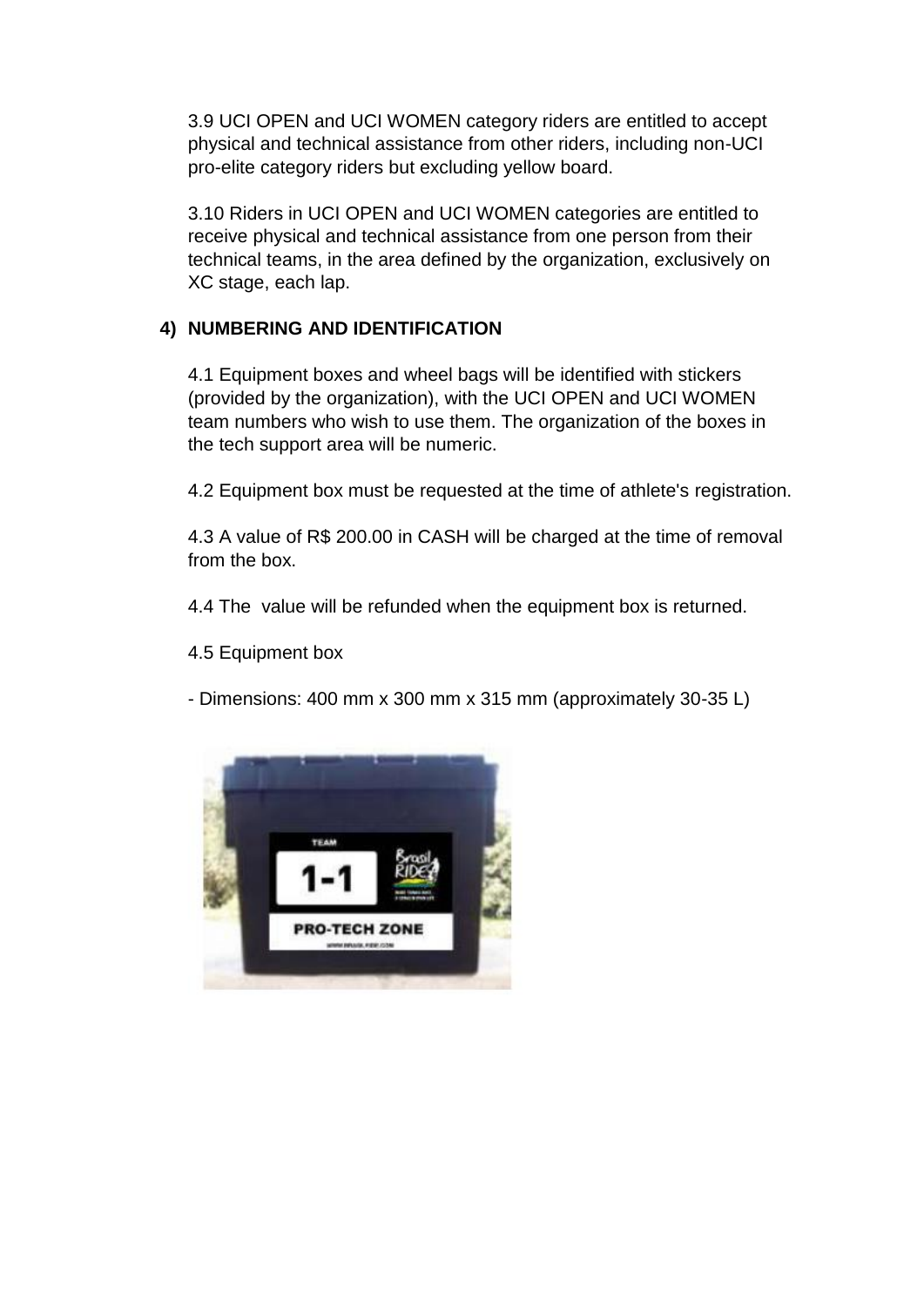#### 4.6 Wheel Bag Stickers

- An identification sticker will be provided by the organization, and must be placed on the bag. The organization will not receive bags without identification.



## **5) PENALTIES FOR RULE VIOLATIONS**

5.1 General rules may also be applied to UCI riders, as long as they are not excluded from specific rules (i.e. Anti-Doping Rules).

5.2 Any rule ofence is subject to penalties, according to the table below:

| <b>PENALTIES</b>                     |                                   |               |                                   |              |  |
|--------------------------------------|-----------------------------------|---------------|-----------------------------------|--------------|--|
| <b>Rule and/or</b><br><b>Offense</b> | 1 <sup>st</sup> Offense           | $2nd$ Offense | 3 <sup>rd</sup><br><b>Offense</b> | <b>NOTE:</b> |  |
| Rule 2.2/2.3                         | <b>REFUSE THE</b><br><b>START</b> |               |                                   |              |  |
| <b>Rule 2.5</b>                      | <b>DSQ</b>                        |               |                                   |              |  |
| <b>Rule 2.6</b>                      | <b>REFUSE THE</b><br><b>START</b> |               |                                   |              |  |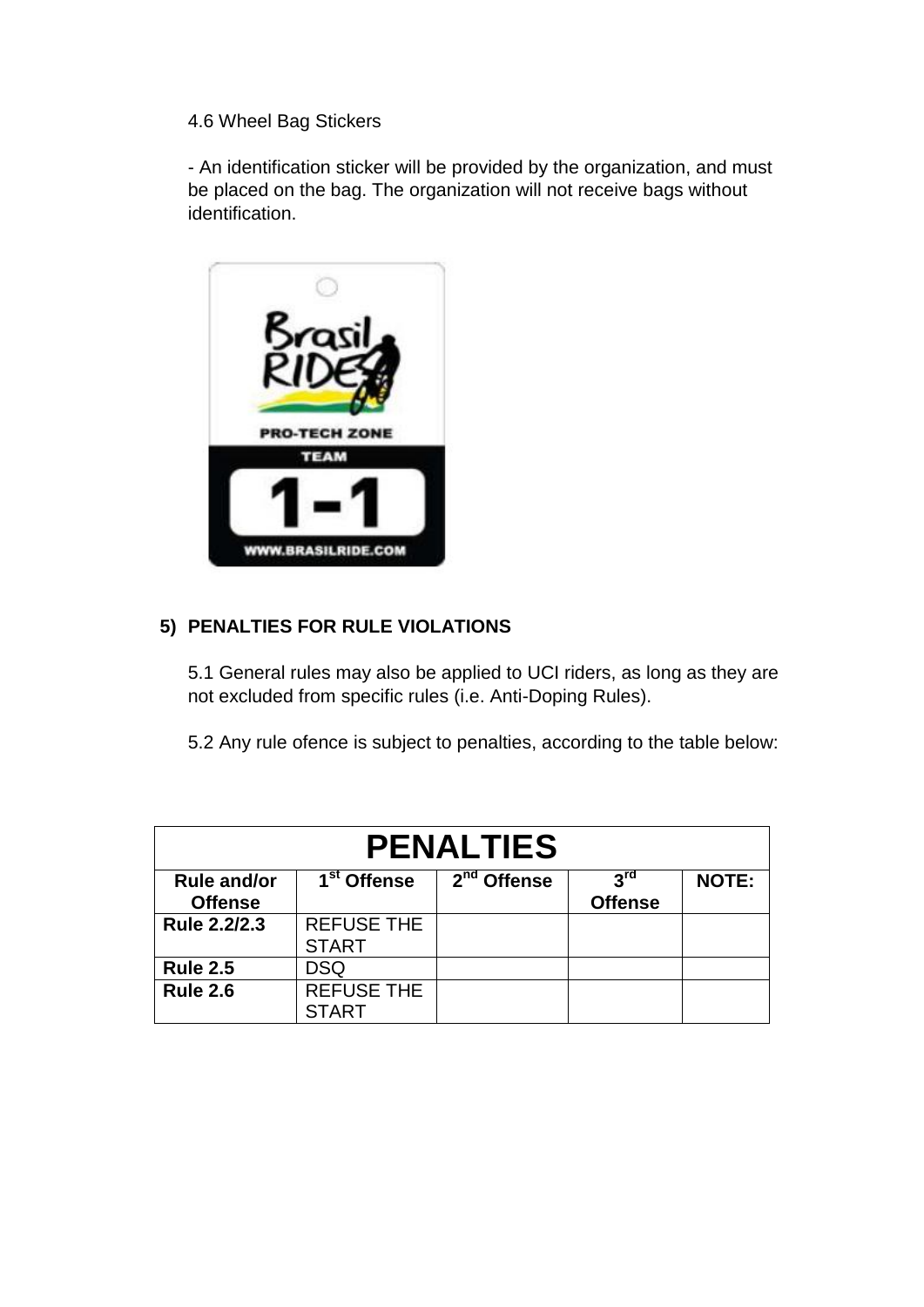### **6) FINANCIAL PENALTIES FOR UCI OPEN, UCI WOMEN AND PODIUM CONTENDERS**

(article abrogated)

## **7) DECISIONS OF THE COMMISSARIES' PANEL OF THE RACE AND ORGANIZATION**

7.1 Where any additional rule interpretation is required, or where specific provision for any incident has not been made in these rules, the decision of the commissaries' panel of the race and organization will be final and no open to protest.

#### **8) RESPONSIBILITY**

8.1 The tech support team will work in order to allow the functioning of the area, regardless of external factors.

8.2 The tech support area team is not responsible for any loss, damage, injury, death or reduced performance of the athletes in the event.

#### **9) START LINE UP**

#### 9.1 Start gate

- Riders from all teams must be present in their respective start gates no more than 5 minutes before the start, according to the general rules of the race.

- Gate A teams are: leader jerseys of each category: OPEN, WOMEN, MIXED, MASTER, GRANDMASTER, AMERICAN MEN, AMERICAN WOMEN, NELORE, CORPORATE, IRON RIDER, E-MTB and GUARINI and the first 10 teams in the GC, who are considered leaders of the race.

- Category leaders must, mandatorily, wear their Brasil Ride Leader Jersey.

- Team managers and/or mechanics are not allowed inside the gate area after riders call up.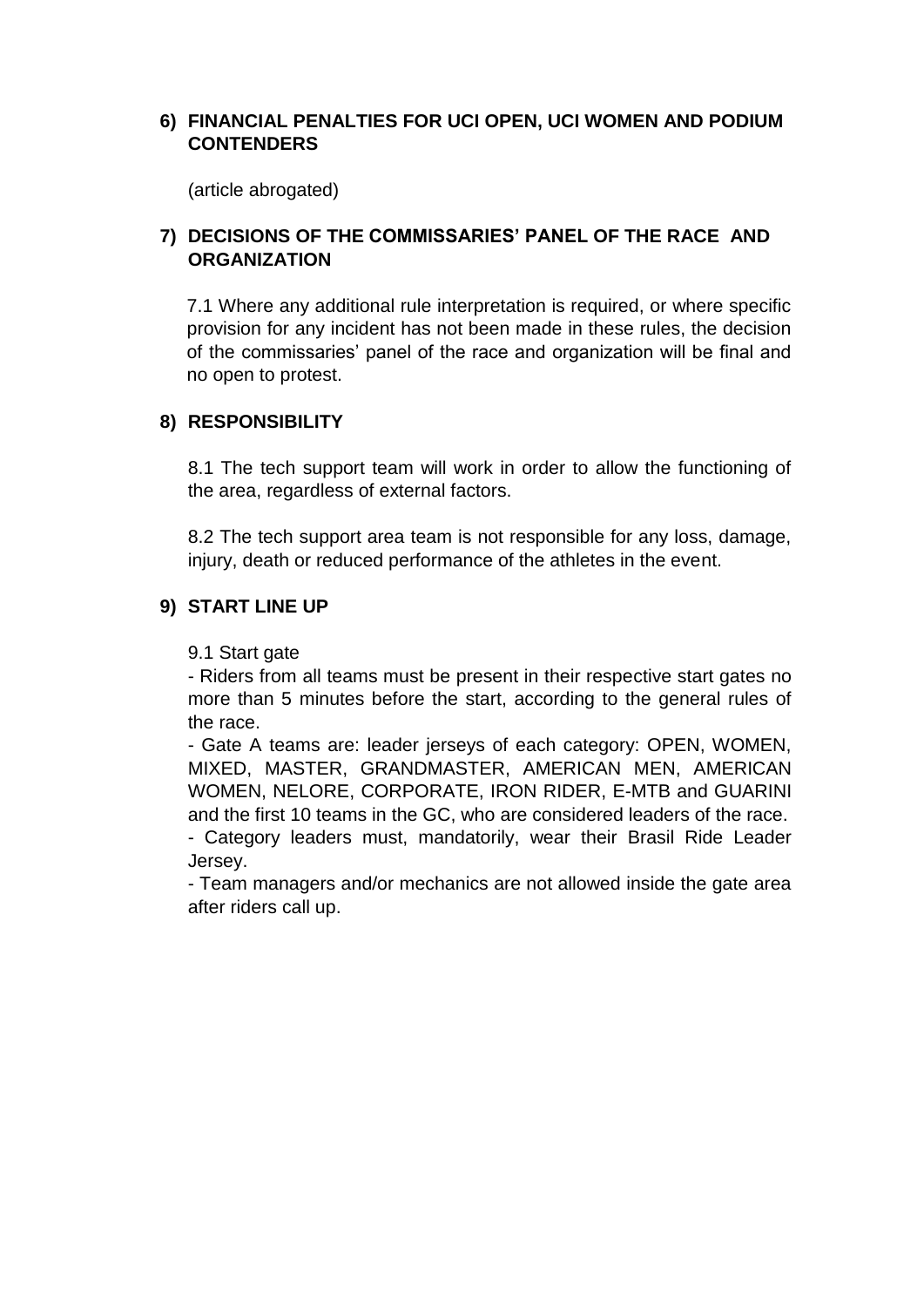## 9.2 Start position

The start position in Gate A must respect the following order:

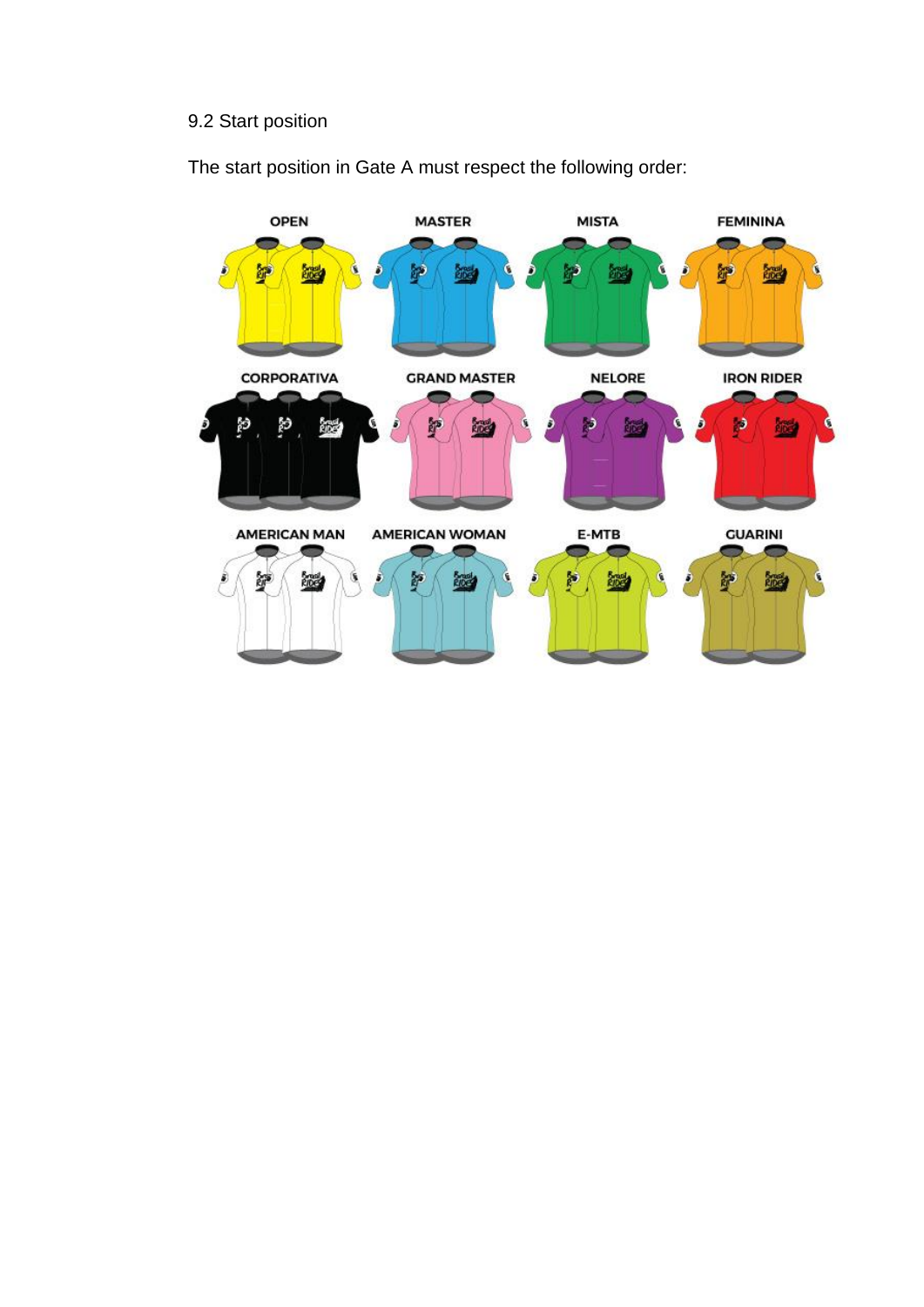### **10) CHAMPION ZONE**

10.1 Immediately next to the finish line at the end of each stage is the Brasil Ride Champion Zone, where the riders receive refreshments, food, towels and water for cleaning. Every item must be consumed in the champion zone and cannot be taken outside, except food.

10.2 Access to the Champion Zone is restricted to:

10.2.1 All category leader jerseys

10.2.2 Stage positions 1 – 5 in UCI OPEN and UCI WOMEN

10.2.3 Stage positions 1 – 3 in all other official categories

10.2.4 A maximum of 2 team officials per team (1 manager and 1 technical assistant), duly uniformed with the team colors, and organization credentials.

10.2.5 Accredited Media

10.2.6 Further, as this is a high TV visibility area, we would appreciate that bags, towels and jackets brought into this area are with team colors (i.e. not plastic bags to carry drinks and objects).

## **11) FINISH LINE PODIUM PRESENTATION**

#### 11.1 Protocol

11.1.1 First 3 teams (UCI OPEN and UCI WOMEN) and stage leaders must be present in the stage podium ceremony.

11.1.2 Podium ceremony will take place within 15 minutes of arrival of the first three teams mentioned in item 11.1.1

11.1.3. In case a podium rider is required to take an anti-doping test, the rider will be escorted by their *chaperone* during the podium ceremony, and proceed to the test afterwards.

11.1.4 Teams will be escorted Brasil Ride staff person to the podium, where they must remain in order  $(2^{nd}, 1^{st}, 3^{rd})$  and standing behind the podium until called up.

11.1.5 Stage prizes awarded, riders must stay on the podium for a photo opportunity, and descend using the stairs.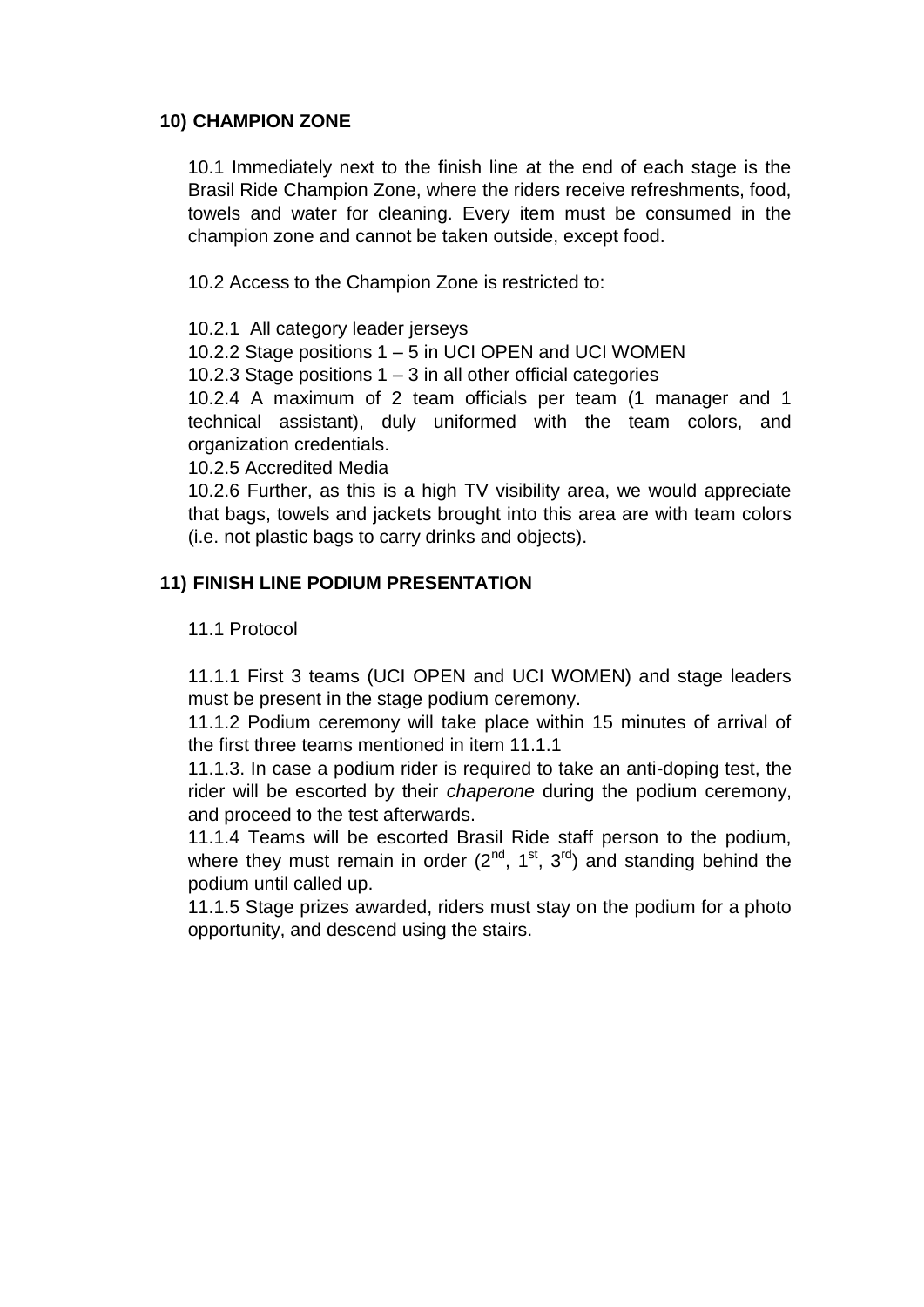### **12) AWARD CEREMONY**

Category winners are requested to adhere to the protocol to receive their Leader Jerseys. It is mandatory the use of equal T-shirts by members of the same team.

12.1 Protocol

12.1.1 Podium winners and category leaders must be present to award ceremony at the time defined by the organization.

12.1.2 Riders must make their way to the stage once podium presentation is announced.

12.1.3 Podium must queue on the right-hand-side (facing the stage) of the stage while waiting to be called on stage.

12.2 Stage winners

Stage podium winners will be called up as follows: 1<sup>st</sup> call

- 1) AMERICAN MEN (3rd, 2nd, 1st)
- 2) AMERICAN LADIES (3rd, 2nd, 1st)
- 3) GUARINI (3rd, 2nd, 1st)
- 4) NELORE (3rd, 2nd, 1st)
- 5) IRON RIDER (3rd, 2nd, 1st)
- 6) E-MTB (3rd, 2nd, 1st)

 $2^{\text{nd}}$  call

- 1) CORPORATE (3rd, 2nd, 1st)
- 2) GRANDMASTERS (3rd, 2nd, 1st)
- 3) MASTERS (3rd, 2nd, 1st)
- 4) MIXED (3rd, 2nd, 1st)
- 5) WOMEN (3rd, 2nd, 1st)
- 6) OPEN (3rd, 2nd, 1st)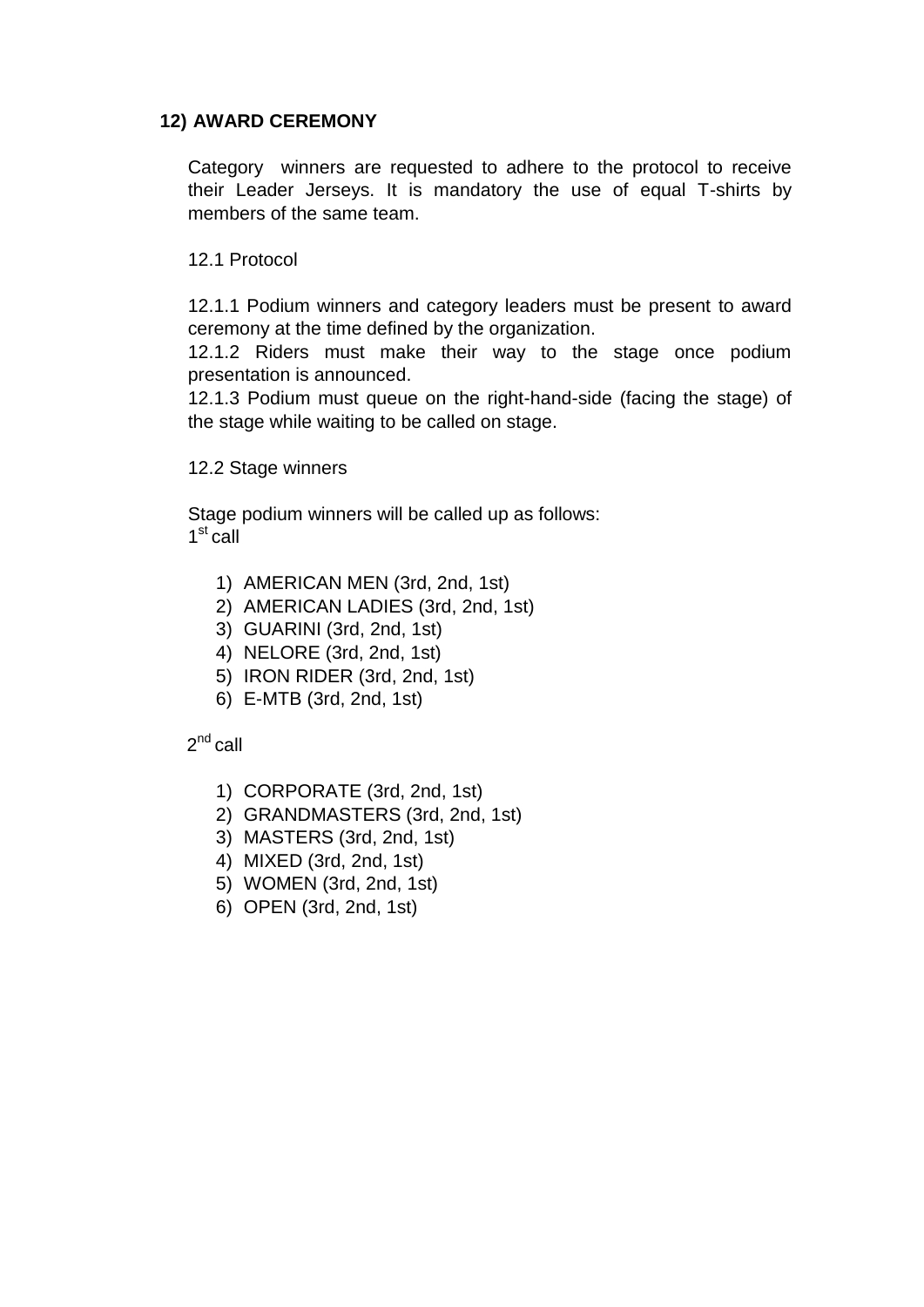#### 12.3 Leader jersey

Stage podium winners will be called up as follows: 1<sup>st</sup> call

- 1) AMERICAN MAN (1<sup>st</sup>)
- 2) AMERICAN WOMAN (1<sup>st</sup>)
- 3) GUARINI  $(1<sup>st</sup>)$
- 4) NELORE  $(1<sup>st</sup>)$
- 5) IRON RIDER  $(1<sup>st</sup>)$
- 6) E-MTB  $(1^{st})$

 $2^{nd}$ call

- 1) CORPORATE  $(1<sup>st</sup>)$
- 2) GRANDMASTER (1<sup>st</sup>)
- 3) MASTER  $(1<sup>st</sup>)$
- 4) OPEN  $(1^{st})$
- 5) LADIES  $(1<sup>st</sup>)$
- 6) MIXED  $(1<sup>st</sup>)$

Please line up in the order of the picture below:



## **13) FINAL AWARDS PRESENTATION**

All stage winners and GC champions go to the stage.

13.1 Stage podium winners will be called up as follows: 1<sup>st</sup> call

- 1) AMERICAN MAN (3º,2º,1º)
- 2) AMERICAN WOMAN MAN (3º,2º,1º)
- 3) GUARINI (3º,2º,1º)
- 4) NELORE (3º,2º,1º)
- 5) IRON RIDER (3º,2º,1º)
- 6) E-MTB (3º,2º,1º)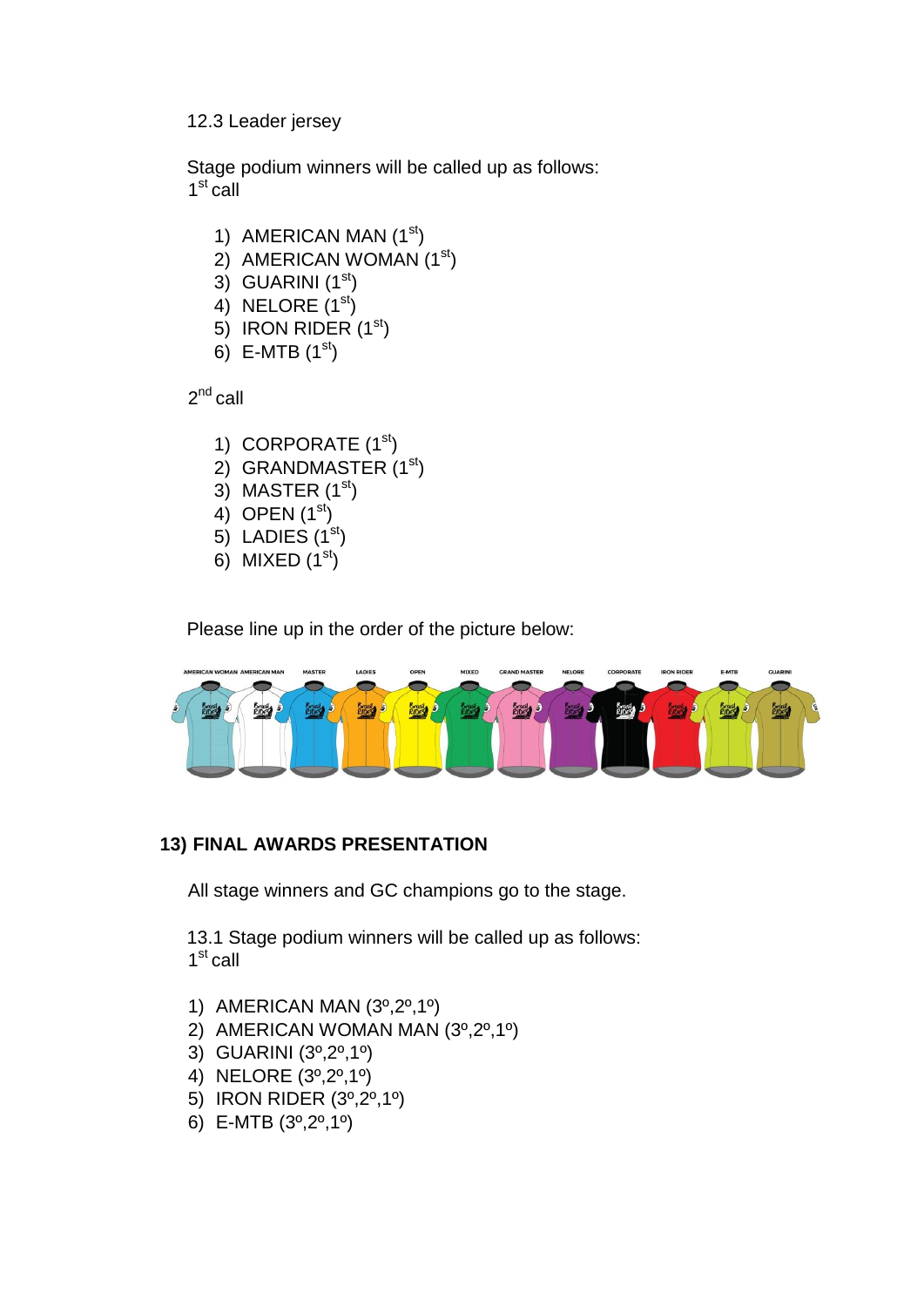#### 2<sup>nd</sup>call

- 1) CORPORATE (3º,2º,1º)
- 2) GRANDMASTER (3º,2º,1º)
- 3) MASTER (3º,2º,1º)
- 4) MIXED (3º,2º,1º)
- 5) LADIES (3º,2º,1º)
- 6) OPEN (3º,2º,1º)

13.1.1 Winners must walk on stage in podium order (2nd, 1st, 3rd) and remain standing beside the stage until called.

13.1.2 Stage prizes awarded, please stay on the podium for a photo opportunity, and then climb down using the stairs.

13.2 Category overall winner's protocol

Stage podium winners will be called up as follows: 1<sup>st</sup>call

- 1) AMERICAN MAN (2º,1º,3º)
- 2) AMERICAN WOMAN (2º,1º,3º)
- 3) GUARINI (2º,1º,3º)
- 4) NELORE (2º,1º,3º)
- 5) IRON RIDER (2º,1º,3º)
- 6) E-MTB (2º,1º,3º)

 $2^{\text{nd}}$ call

- 1) CORPORATE (2º,1º,3º)
- 2) GRANDMASTER (2º,1º,3º)
- 3) MASTER (2º,1º,3º)
- 4) OPEN (2º,1º,3º)
- 5) LADIES (2º,1º,3º)
- 6) MIXED (2º,1º,3º)

13.2.1 Winners must walk on stage in podium order (2nd, 1st, 3rd) and remain standing beside the stage until called

13.2.2 Overall prizes awarded, please stay on the podium for a photo opportunity, and then climb down using the stairs.

13.2.3 Leaders of all categories will be called for the official picture.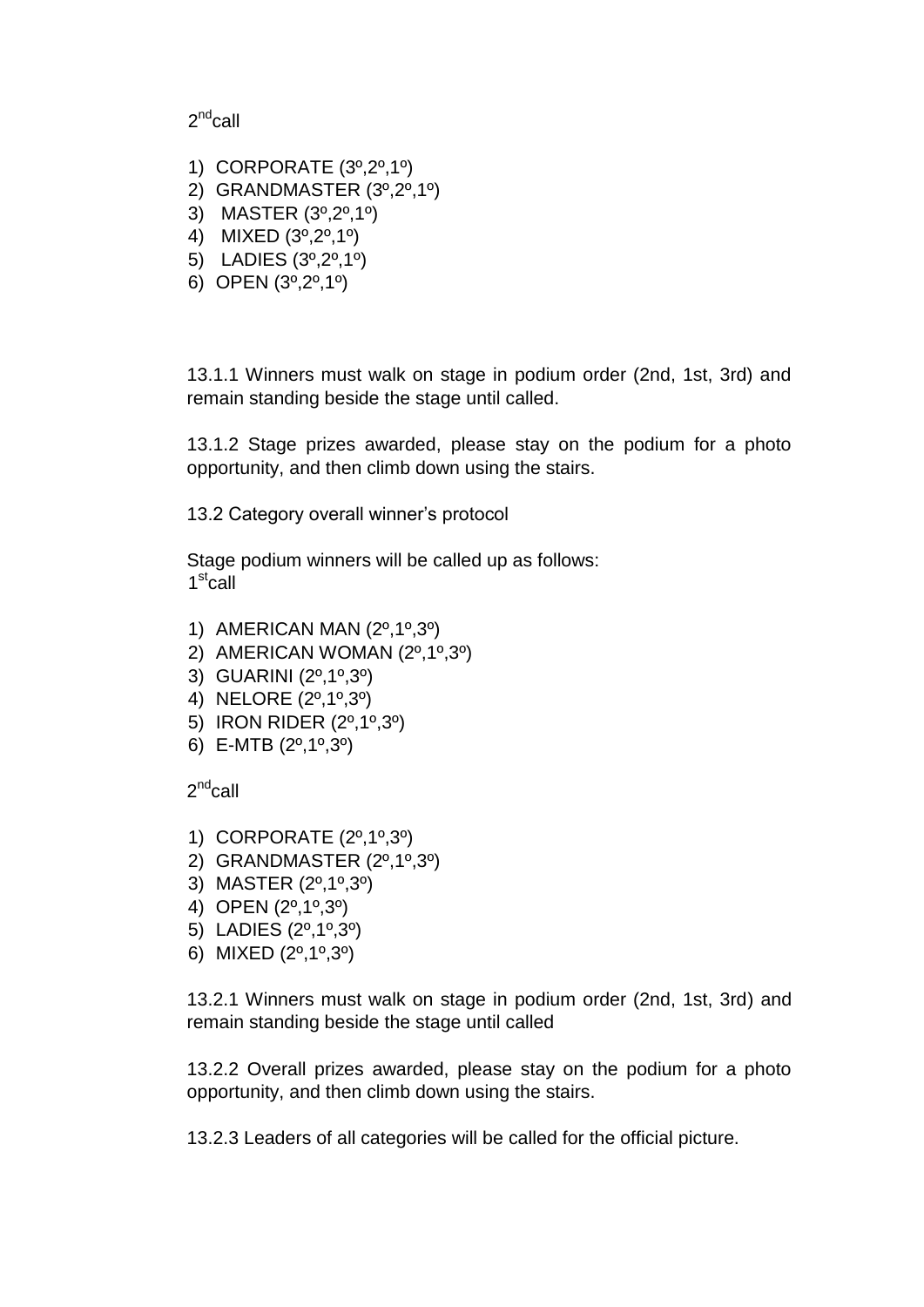## **14) BRASIL RIDE ESPINHAÇO PRIZE MONEY**

- Total prize Money: R\$ 56.000,00
- $\triangleright$  The award will give be given to team that complete all stages.
- $\triangleright$  Cash prizes are the responsibility of the athlete to withdraw exclusively during the award ceremony. There will be no payment after the competition ends.

| <b>GENERAL CLASSIFICATION</b>    | <b>OPEN</b>   | <b>WOMEN</b>  |
|----------------------------------|---------------|---------------|
| $\overline{1^{\text{st}}}$ PLACE | R\$ 10.000,00 | R\$ 10.000,00 |
| 2 <sup>sd</sup> PLACE            | R\$ 6.000,00  | R\$ 6.000,00  |
| $3rd$ PLACE                      | R\$4.000,00   | R\$4.000,00   |
| 4 <sup>th</sup> PLACE            | R\$ 3.000,00  | R\$ 3.000,00  |
| 5 <sup>th</sup> PLACE            | R\$ 2.000,00  | R\$ 2.000,00  |
| $6th$ PLACE                      | R\$ 1.000,00  | R\$ 1.000,00  |
| $7th$ PLACE                      | R\$800,00     | R\$800,00     |
| $8th$ PLACE                      | R\$ 600,00    | R\$ 600,00    |
| 9 <sup>th</sup> PLACE            | R\$400,00     | R\$400,00     |
| $10th$ PLACE                     | R\$ 200,00    | R\$ 200,00    |

## **15) SPECIAL PRIZE MONEY SPRINT BRASIL RIDE**

| <b>GENERAL</b>        | <b>MALE</b>   | <b>FEMALE</b> |
|-----------------------|---------------|---------------|
| <b>CLASSIFICATION</b> | <b>AWARD</b>  | <b>AWARD</b>  |
| 1 <sup>st</sup> PLACE | R\$ 12.500,00 | R\$ 12.500,00 |
| $2sd$ PLACE           | R\$ 7.500,00  | R\$ 7.500,00  |
| $3rd$ PLACE           | R\$ 2.500,00  | R\$ 2.500,00  |

#### **16) UCI PRIZE MONEY**

16.1 UCI OPEN Men prize money

- Per stage

| 1st     | 2nd     | 3rd    | 4th °   | 5th     |
|---------|---------|--------|---------|---------|
| € 80,00 | € 60,00 | €40,00 | € 30,00 | € 20,00 |

#### - Overall Results

| 1st      | 2nd      | 3rd      | 4th      | 5th      |  |
|----------|----------|----------|----------|----------|--|
| € 360,00 | € 300,00 | € 240,00 | € 180,00 | € 150,00 |  |
|          |          |          |          |          |  |
| 6th      | 7th      | 8th      | 9th      | 10th     |  |
| € 120,00 | € 90,00  | € 75,00  | € 60,00  | € 30,00  |  |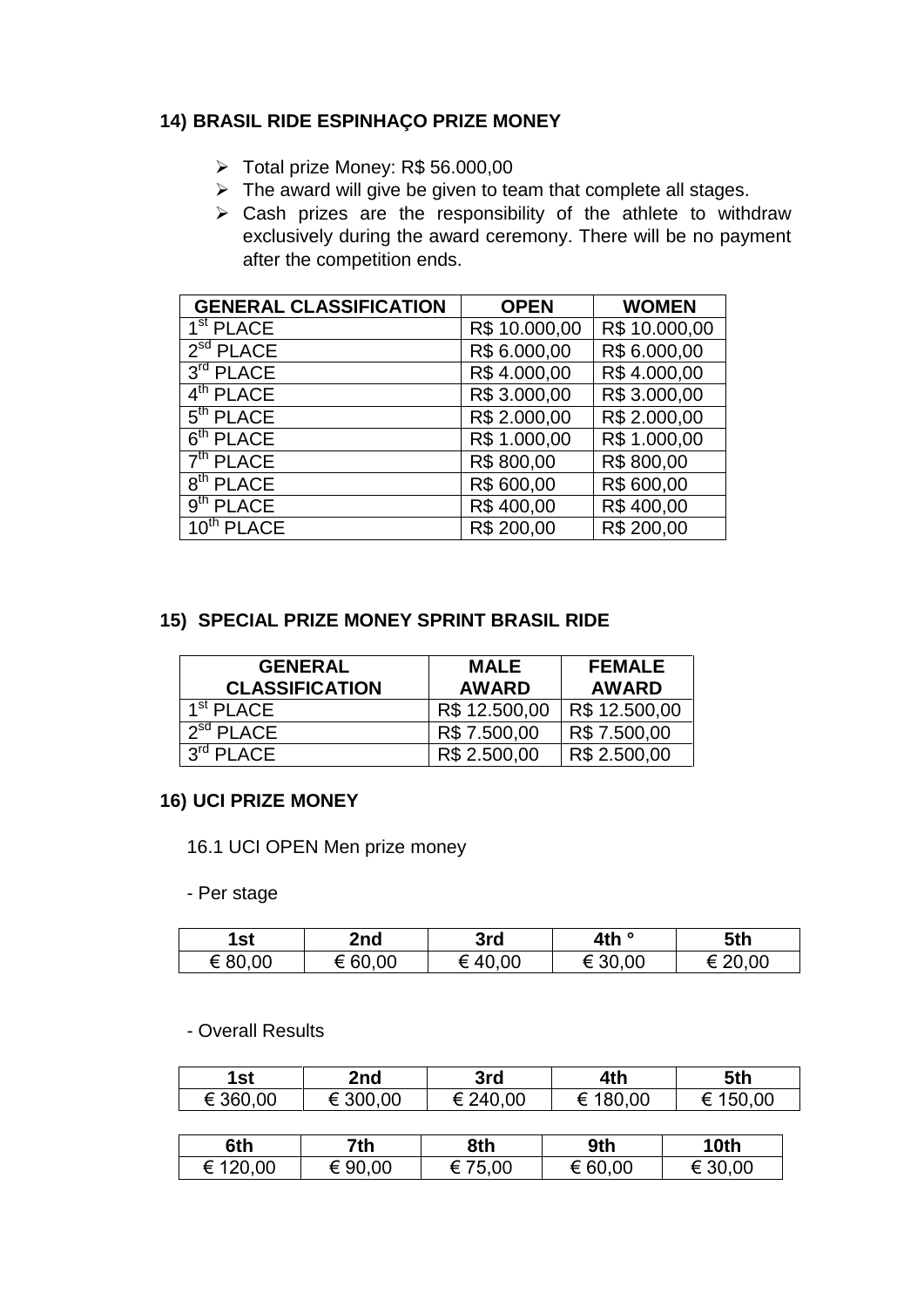## 16.2 UCI WOMEN prize money

## - Per stage

| 1st     | 2nd     | 3rd    | 4th     | 5th     |
|---------|---------|--------|---------|---------|
| € 80,00 | € 60,00 | €40,00 | € 30,00 | € 20,00 |

- Overall Results

| 1st      | 2nd      | 3rd      | 4th      | 5th      |
|----------|----------|----------|----------|----------|
| € 360,00 | € 300,00 | € 240,00 | € 180,00 | € 150,00 |

| 6th      | 7th     | 8th      | 9th     | <b>10th</b> |
|----------|---------|----------|---------|-------------|
| € 120,00 | € 90,00 | € 750,00 | € 60,00 | € 30,00     |

## **17) UCI Ranking Points**

| 1st  | 2nd              | 3rd              | 4th              | 5th              |
|------|------------------|------------------|------------------|------------------|
| 150  | 120              | 100              | 80               | 75               |
|      |                  |                  |                  |                  |
| 6th  | 7th              | 8th              | 9th              | 10th             |
| 65   | 60               | 55               | 50               | 45               |
|      |                  |                  |                  |                  |
| 11th | 12 <sub>th</sub> | 13 <sub>th</sub> | <b>14th</b>      | 15 <sub>th</sub> |
| 40   | 35               | 30               | 28               | 26               |
|      |                  |                  |                  |                  |
| 16th | 17 <sub>th</sub> | 18th             | 19 <sub>th</sub> | 20th             |
| 24   | 22               | 20               | 18               | 15               |
|      |                  |                  |                  |                  |
| 21th | 22th             | 23 <sub>th</sub> | 24th             | 25 <sub>th</sub> |
| 10   | 9                | 8                | 7                | 6                |

| 26 <sub>th</sub> | າ7th | 28th | 29th | 30th |
|------------------|------|------|------|------|
|                  |      |      |      |      |

## **18) FINAL MEETING**